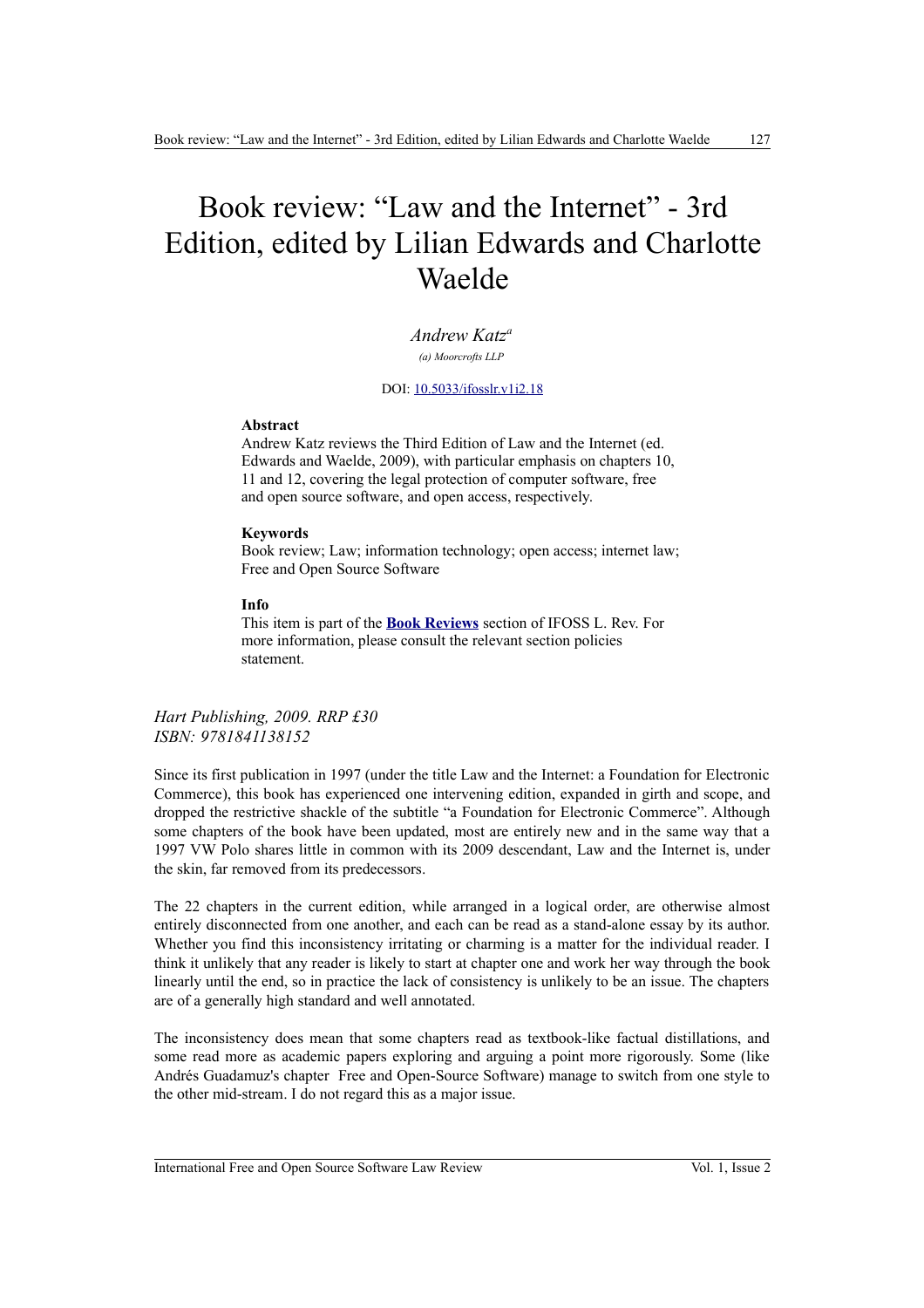The chapters most of interest to free and open source lawyers are chapters 10,11 and 12, which deal with protection of computer software, free and open source software, and open access, respectively. It's arguable that they should not feature in a book on law and the internet at all, but in their absence there would be no review. In any event, the internet runs on an infrastructure powered largely by free and open source software, and the internet has been a critical element in the success of FOSS, so I'll allow the connection, at least to chapters 10 and 11, and move on.

Protection of Computer Software by cellist Arne Kolb, is interesting as an artefact from a parallel universe, possibly one in which Richard Stallman became a TV chef and never had the opportunity to interact with a computer. The first word of the title reveals the stance that Kolb takes throughout the rest of the piece, and indeed we learn that "...software developers...[want] strong legal protection for their own software...". The piece goes on to explore traditional views of copyright licensing, copyright infringement (including look and feel) and patent licensing. Whilst reasonably up to date, it takes a very narrow view of the subject. For example, it is apparently the case that "the developer...has an interest in preventing the creation of software with a similar 'look an feel'": this may have been true in the days of 80 column displays, but since the development of commercial GUIs (like the Mac in 1984), the proprietors of those GUIs (such as Microsoft and Apple) have been at pains to ensure a consistency of look-and-feel between apps running on their respective platforms, and have published style guides accordingly.

Free and Open-Source Software by Andrés Guadamuz is, in contrast, a well-researched, easily readable introduction to FOSS, including a history and a brief analysis of the philosophical differences between free software and open source. It explains licence ecology (although he describes the BSD licence as having an "assignation of rights" clause: I'm informed by Scottish colleagues that "assignation" is a synonym for "assignment", and there is no assignment in the BSD licence).

Other licences briefly covered are MIT and Apache 2.0. There is a reference to Creative Commons (although it would have been helpful to explain that this is really a suite of licences, many of which are not "free" or "open" at all). GPL v2 is covered in a little more depth, although Guadamuz misleadingly talks (with respect to section 2b) about "restrictions against using the software to create commercial software". If, by "commercial," he means what is generally called proprietary (or closed source) software, then this statement makes a little more sense than if he gives "commercial" the more common (if disputed) meaning used by the Creative Commons, for example. He also describes the LGPL as being virtually identical to the GPL, sans copyleft clause. There are pairs of copyleft/non-copyleft licences which could be described as virtually identical in this way (the Open Software Licence and the Academic Free Licence being an example), but not the GPL/LGPL: there are many differences in text between GPLv2 and LGPL v2.1. LGPL v2.1 does contain a copyleft clause, but it is weaker than that contained in GPL v2.

GPL v3 is also covered in greater depth (and justifiably criticised).

Guadamuz has written at some length about the consideration problem: namely, are FOSS licences contracts or bare licences? Six pages of the 32 page chapter are devoted to this issue. Since this is clearly a topic close to his heart, Guadamuz changes gear here and stops informing us about FOSS, and starts arguing his pro-contract view. I happen to disagree with him, but his arguments are interesting and worthy of further analysis. However, I'll restrain myself from doing such an analysis here for the same reason – lack of space – which Guadamuz should possibly have considered when devoting about a fifth of his allotted pagecount to this issue. Having said that, it's an important, and frequently overlooked topic, and a two page analysis of this topic would probably have been more in keeping with the remainder of the chapter than an out-of-place attempt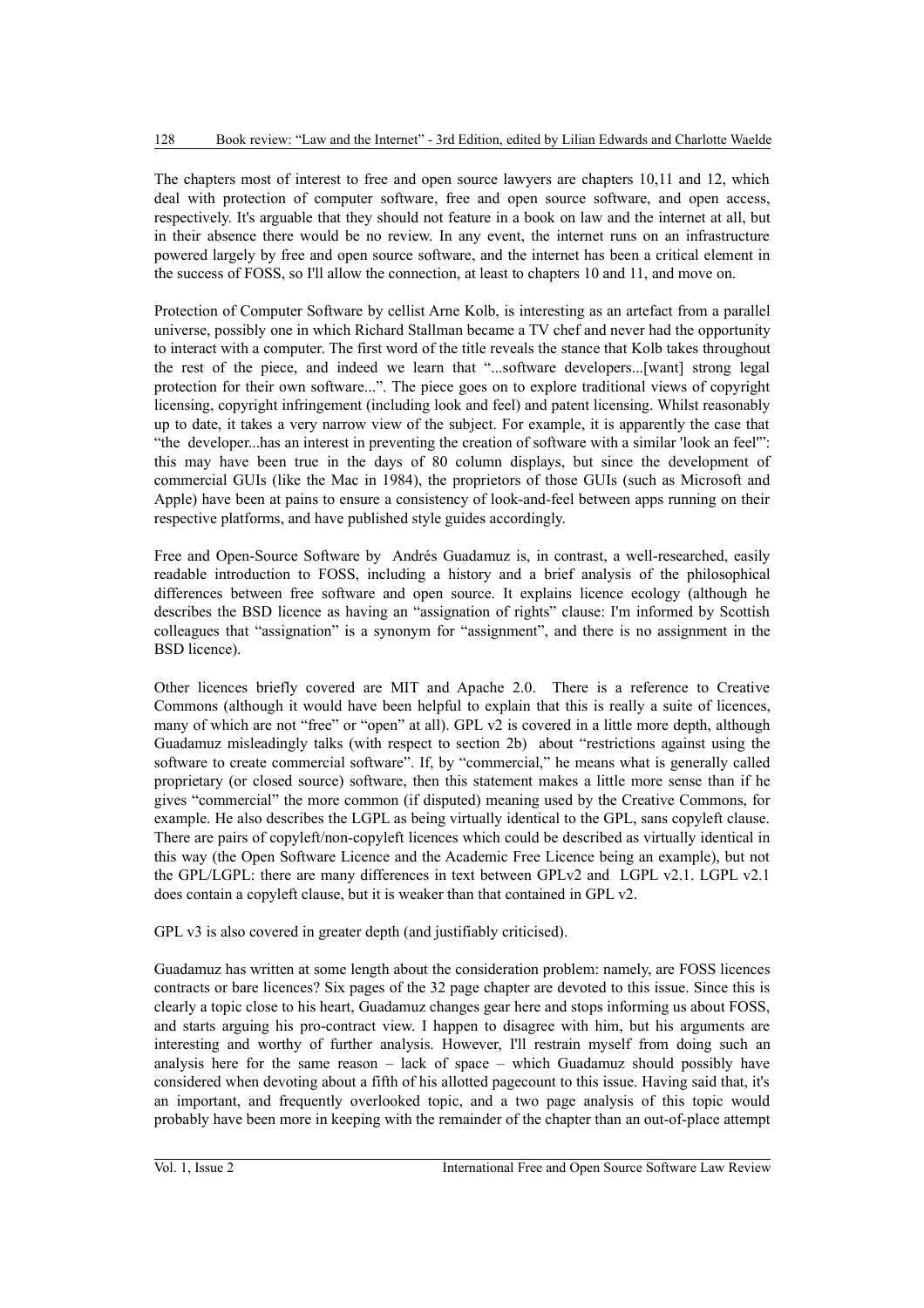to persuade the Court of Appeals for the Federal Circuit that allowing the appeal in Jacobsen v Katzer was wrong. The four freed pages could have been devoted to some more analysis of patent and trademark issues.

The rest of the chapter reverts to Guadamuz's clear explanatory style. GPL-violations.org gets some coverage in the "enforcement" section, although it's inaccurately described as a non-profit branch of the Free Software Foundation – it certainly works closely with the Free Software Foundation Europe, but is independent of it, and Harald Welte is not so much a "main supporter" of GPL-violations.org, as its founder. Despite this, the reference to Welte and his work in this chapter is welcome. The SCO cases are briefly discussed, as is Wallace v IBM .

Finally, Guadamuz gives us some useful information to place FOSS in context from a practical perspective, and some indication of how he feels the future lies for FOSS.

In general, then, the chapter is an excellent and up-to-date introduction to FOSS and most of the main legal issues concerning it, and despite the factual quibbles, a lack of more commentary on patents and trade marks, and some over-analysis of the contract/licence issue, I highly recommend it to any lawyer or law student seeking a brief introduction to the legal issues behind open source.

Charlotte Waelde's chapter, Scholarly Communications and New Technologies: the Role of Copyright in the Open Access Movement, covers a very specific issue in greater depth: namely making scholarly articles and journals freely available, in both senses of the word "freely" with which the readers of this article will be familiar. The path of the open access movement parallels that of the free and open source movement (save that scholarly journals appeared a little earlier than software: apparently the first academic journal "Philosophical Transactions", was published in 1665, and remains in print to this day1). The article suggests that the first significant date for Open Access was 1966, when ERIC – the Educational Resources Information Center was launched in the US to make bibliographic information relating to journal articles freely available. The chapter as a whole is a fascinating romp through the cultural, legal and economic issues affecting academic publishing, and whilst of little direct relevance to free and open source software, it's interesting to learn what fellow-travellers are up to.

Law and the Internet is the Las Vegas five-star buffet of internet law. The dishes are fresh and generally well-prepared and of high quality, although the breadth of choice does mean that there is a little inconsistency in execution and style from one to the other. However, all hungry readers will find that, if they select wisely, they will come away with a personal selection which will satisfy them well.